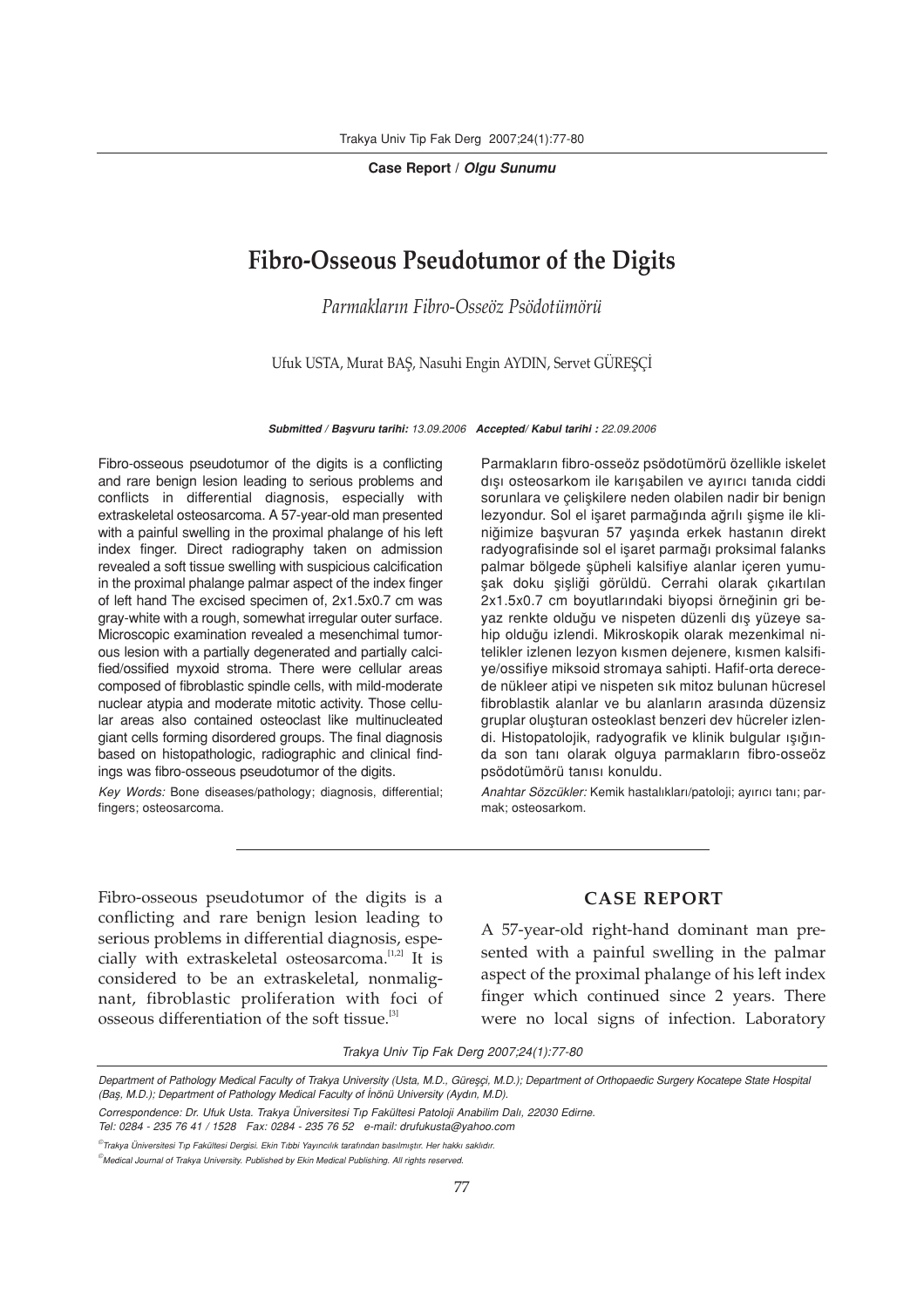studies revealed a normal white blood cell count and erythrocyte sedimentation rate and C-reactive protein concentration. There was no known history of a previous trauma. On palpation, the mass was hard and appeared fixed to the surrounding tissues. A plain radiogram taken on admission revealed a soft tissue swelling with suspicious calcification in the proximal phalange of the index finger of the left hand. The mass did not show any association with the underlying bone neither surgically, nor radiographically and was removed surgically with 0.3 cm safety margins (Fig. 1). The flexor tendon of the finger was also intact.



Fig. 1. Soft tissue swelling (arrow heads) in the index finger of left hand. There is no periosteal reaction in the underlying bone.



Fig. 2. Partially degenerated and partially calcified/ossified mesenchimal lesion with well defined borders ( $H$ -E x 40).

The specimen which was 2x1.5x0.7 cm in size, was gray-white with a rough, somewhat irregular outer surface. Its cut surfaces were heterogenic, rubbery and had a gray-white color. Five micrometer-thick sections were obtained from the formalin fixed and paraffin embedded tissues and stained with hematoxylin and eosin.

Microscopic examination revealed a mesenchimal tumorous lesion with a partially degenerated and partially calcified/ossified myxoid stroma (Fig. 2). The randomly distributed cellular areas showed occasional lobular architecture. These cellular areas were composed of fibroblastic spindle cells, with mild nuclear atypia and moderate mitotic activity (Fig. 3). These areas also contained osteoclastlike multinucleated giant cells, either dispersed or forming disordered groups (Fig. 4).

Immunohistochemically, the spindle cells showed diffuse positivity for vimentin and focal and weak positivity for  $\alpha$ -smooth muscle actin. Positive nuclear staining with Ki-67, a proliferation marker, was observed in 20% of the spindle cells. The lesion was uniformly negative for AE1/AE3, EMA, desmin and S-100 protein. The lesion was microscopically 0.1 cm away from the nearest surgical margin.

## DISCUSSION

Ossifying pseudotumor of the digits, a synonym for fibro-osseous pseudotumor of the digits, was first described by Dupree and Enzinger $[1]$  as a



Fig. 3. Cellular fibroblastic area. Note mitotic figures (arrows), nuclear hyperchromasia and mild atypia in the nuclei of the spindle cells  $(H-E \times 400)$ .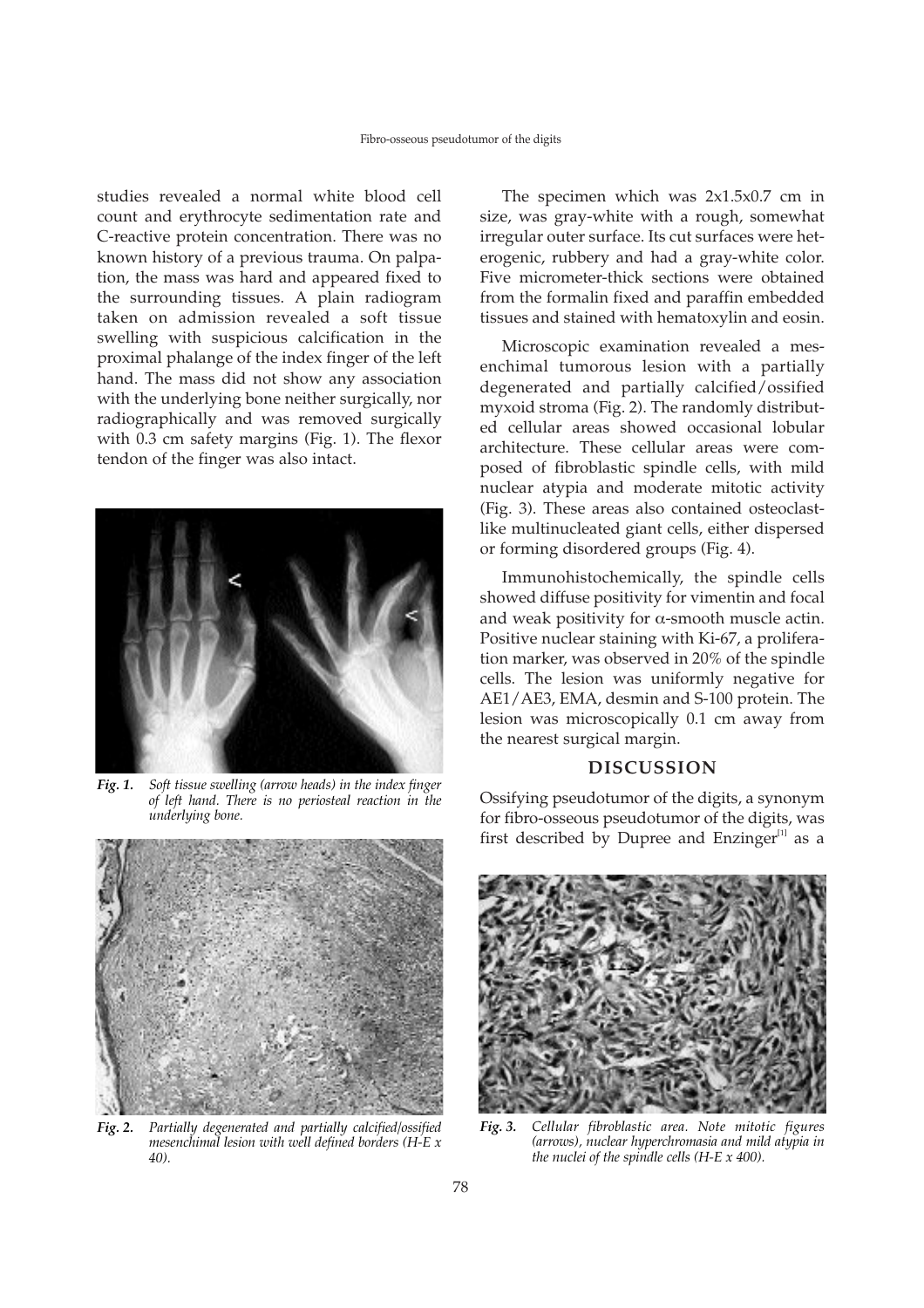

Fig. 4. Multinucleated giant cells intermingling with the spindle shaped, hyperchromatic, mesenchimal cells. (a) Panoramic view  $(H-E x 40)$  (b) Cellular details of the spindle shaped and multinucleated cells  $(H-E x 400)$ .

unifying term. It is an unusual extraskeletal soft tissue process, histologically characterized by fibroblastic proliferation with reactive/metaplastic osteoid formation and calcification.<sup>[4]</sup> The osteoid formation can be florid and immature, mimicking the appearance of malignant osteoidforming neoplasms, thus the most common misdiagnosis is parosteal or extraskeletal osteosar $coma.$ <sup>[3,5]</sup>

Microscopically, these tumor-like lesions closely resemble myositis ossificans, but unlike this process, they mainly involve the subcutaneous tissue and adjacent fibrous structures and are marked by an irregular multinodular growth pattern without the typical zoning of myositis ossificans.<sup>[1]</sup> Fibroblastic proliferation showing varying degrees of cellular atypia is included among the histological characteristics of fibro-osseous pseudotumor of the digits.<sup>[3]</sup>

In the presented case, soft tissue chondroma, extraskeletal osteosarcoma, low grade chondrosarcoma, tenosynovial giant cell tumor and borderline and benign histiocytic lesions were taken into consideration in the differential diagnosis. The localization of the lesion, absence of association with underlying bone, absence of atypical mitotic figures and absence of tumor necrosis were the key points for the exclusion of malignant lesions.

Thus, we regarded the lesion as benign. However, the nuclear atypia and moderate number of mitotic figures led us to exclude a benign neoplastic lesion. Immunohistochemically, the lesion proved to be mesenchimal without neuronal or muscular differentiation. Finally, we thought the lesion should be a reactive one and among the sought reactive lesions our final diagnosis, based on histopathologic, radiographic and clinical characteristics, was ossifying pseudotumor of the digits.

Follow-up information indicates that this lesion behaves in a nonaggressive fashion and is curable by complete local excision.<sup>[1]</sup> But incomplete resection may lead to rapid recurrence of the mass with destruction of adjacent structures, including bone.<sup>[5]</sup> There are several case reports in which the lesion was initially incorrectly diagnosed and the patient was treated by unnecessary radical surgery.<sup>[2]</sup> Thus correct diagnosis excluding the probable malignant lesions is of extreme importance in cases of fibro-osseous pseudotumor of the digits.

We present this interesting and diagnostically difficult lesion because of the wide range of probable diagnoses and its importance in differential diagnosis.

## REFERENCES

- 1. Dupree WB, Enzinger FM. Fibro-osseous pseudotumor of the digits. Cancer 1986;58:2103-9.
- 2. Nishio J, Iwasaki H, Soejima O, Naito M, Kikuchi M. Rapidly growing fibro-osseous pseudotumor of the digits mimicking extraskeletal osteosarcoma. J Orthop Sci 2002;7:410-3.